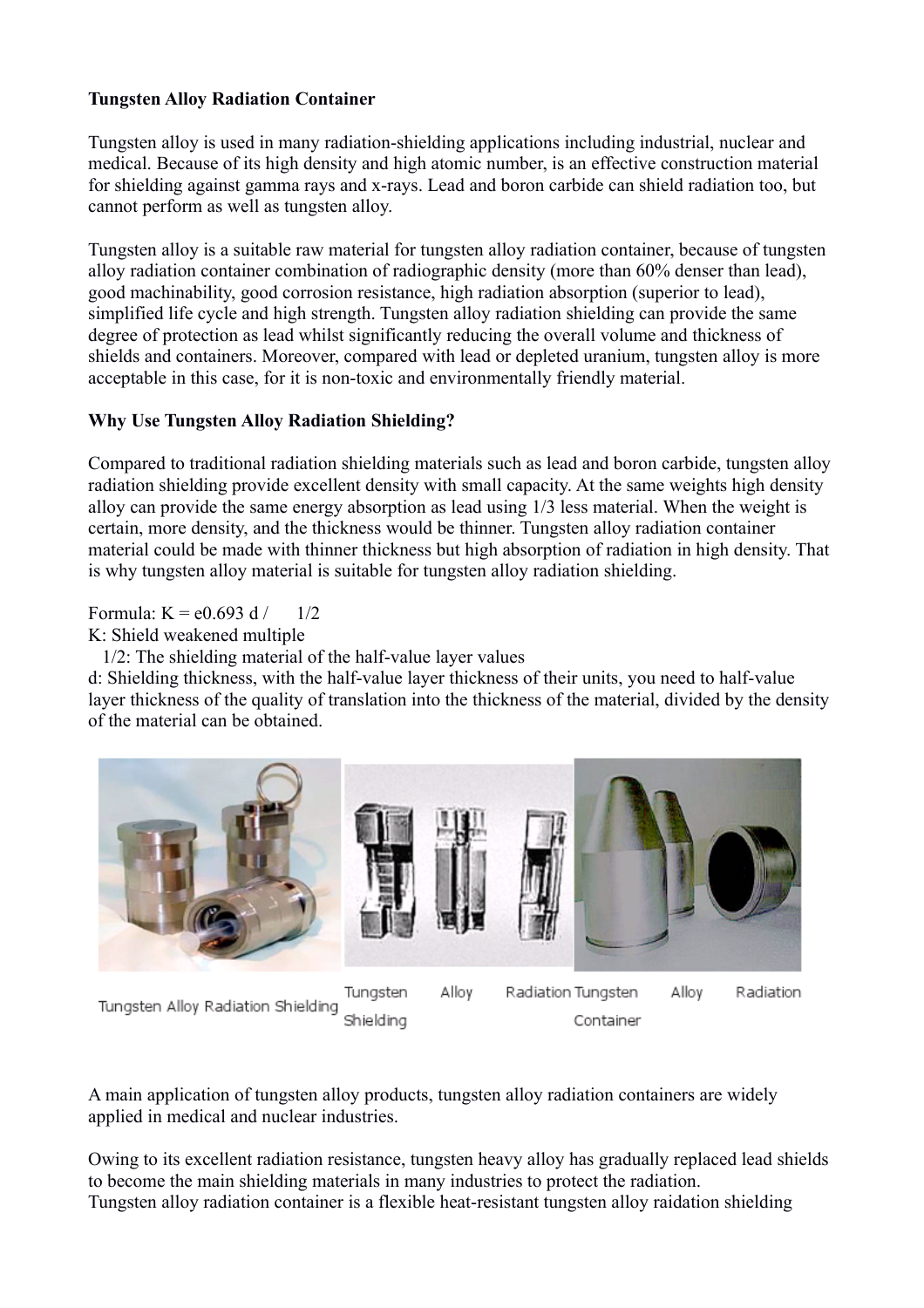made of tungsten and iron metal powder immersed in a silicone polymer. Lead blankets have been the backbone of tungsten alloy radiation shielding applications for years but, in comparison, is a less effective and efficient tungsten alloy raidation shielding choice. Due to the ability to place the maximum amount of weight between the source and the worker, the new generation tungsten alloy radiation shielding has proven to be up to twice as effective as lead in lowering exposure rates. Designed in custom shapes, tungsten alloy radiation container has the ability to field-fit, providing for attenuation of radiation totaling from 5 to 10 person-Ram/years than provided by the equivalent weight of traditional lead blanket. Additionally, the tungsten alloy radiation shielding weighs 25 to 50 percent less than lead while removing the accompanying toxicity hazard and mixed waste processing costs.

## **Tungsten Storage Container**

### **Tungsten Alloy Storage Container**

Guangxi Chentian Metal Products Co. Ltd manufactures a comprehensive line of custom designed tungsten alloy storage container designed to your exact requirements. Guangxi Chentian Metal Products Co. Ltd has worked seamlessly with end users including hospitals, laboratories, medical facilities, and Nuclear plants ensuring that a final design is functional and fits within its surroundings and radiation code requirements. We design and manufacture both standard and custom one-off designs. We employ a fully qualified design team to help with every step of the process, from the moment your order is entered until it arrives at your doorstep.

### **Application of Tungsten Storage Container**

- Storing and transporting radioactive materials
- Vial pigs for PET or other high energy radionuclides
- Unit dose pigs for radiopharmaceuticals
- Nuclear Densometer storage

#### **Feature and Benefit of Tungsten Storage Container**

- Manufactured from tungsten alloy.
- Free of lead All hardware from heavy-duty hinges, to locks are of the highest quality.
- All Storage Containers are ground smooth from sharp corners or edges.
- Extreme care is taken in the surface preparation to all surfaces for the supply and application of a finish coat of paint to the desired colour.
- All Storage Containers are available with your choice in tungsten alloy shielding from 1/32" to 2″ thick or more.
- All Storage Containers come equipped with a hinged lockable lid or removable lids.
- Our Storage Containers combine effective radiation protection and durability in a rugged, attractive and versatile line.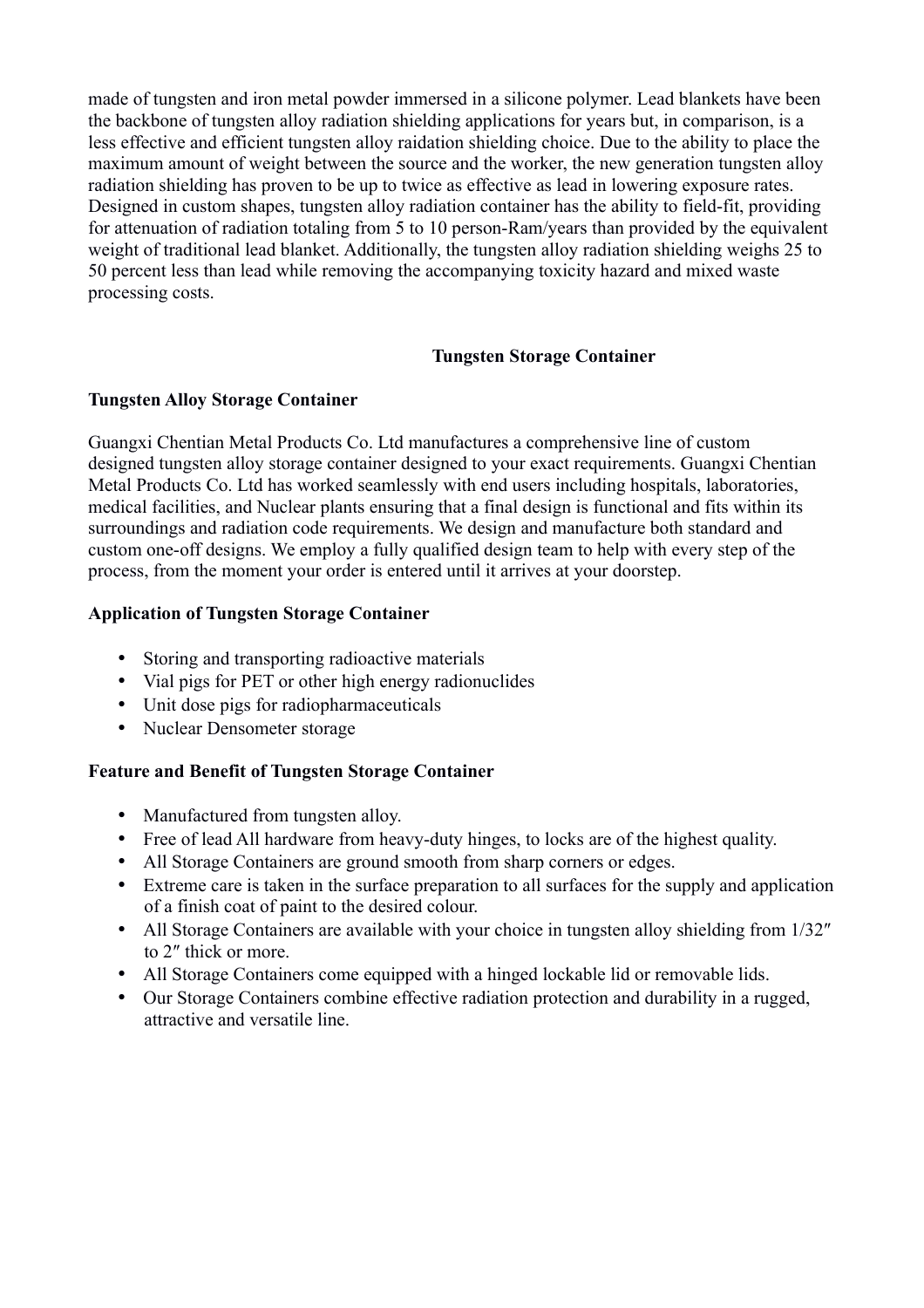

**Cobalt 60 Tungsten Radiation Shielding**

### **What is Cobalt 60?**

Cobalt 60 (Co 60) is a synthetic radioactive isotope of cobalt with a half-life of 5.2714 years. It can emit 315KeV high speed electronic and two beams of gamma rays through beta decay. It is produced artificially in nuclear reactors. Deliberate industrial production depends on neutron activation of bulk samples of the monoisotopic and mononuclidic cobalt isotope Co 59. Measurable quantities are also produced as a by- product of typical nuclear power plant operation and may be detected externally when leaks occur. The Applications of Cobalt 60 Tungsten Radiation Shielding Due to its high density and excellent absorption behaviour against radiation, tungsten alloy can be widely used in cobalt 60 tungsten radiation shielding to protect the damage from Co 60 radiation. The main uses for cobalt 60 tungsten radiation shielding are: tracer for cobalt in chemical reactions, Sterilization of medical equipment, medical radiotherapy, industrial radiography, leveling devices and thickness gauges, pest insect sterilization, food irradiation and blood irradiation,and laboratory mutagenesis.

### **Why Use Cobalt 60 Tungsten Radiation Shielding?**

Compared to traditional radiation shielding materials such as lead and boron carbide, tungsten alloy radiation shielding provide excellent density with small capacity. At the same weights high density alloy can provide the same energy absorption as lead using 1/3 less material.

When the weight is certain, more density, more denser, and the thickness would be thinner. Tungsten alloy material could be made with thinner thickness but high absorption of radiation in high density. That is why tungsten alloy material is suitable for radiation shielding. Cobalt 60 tungsten radiation shielding is better than lead materials for it is non-toxic.

During design of shielding, tungsten alloy radiation shielding is calculated according to requirements of shield to abate the multiple shielding materials' thickness.

Formula:  $K = e^{0.693}$  d / 1/2 K: Shield weakened multiple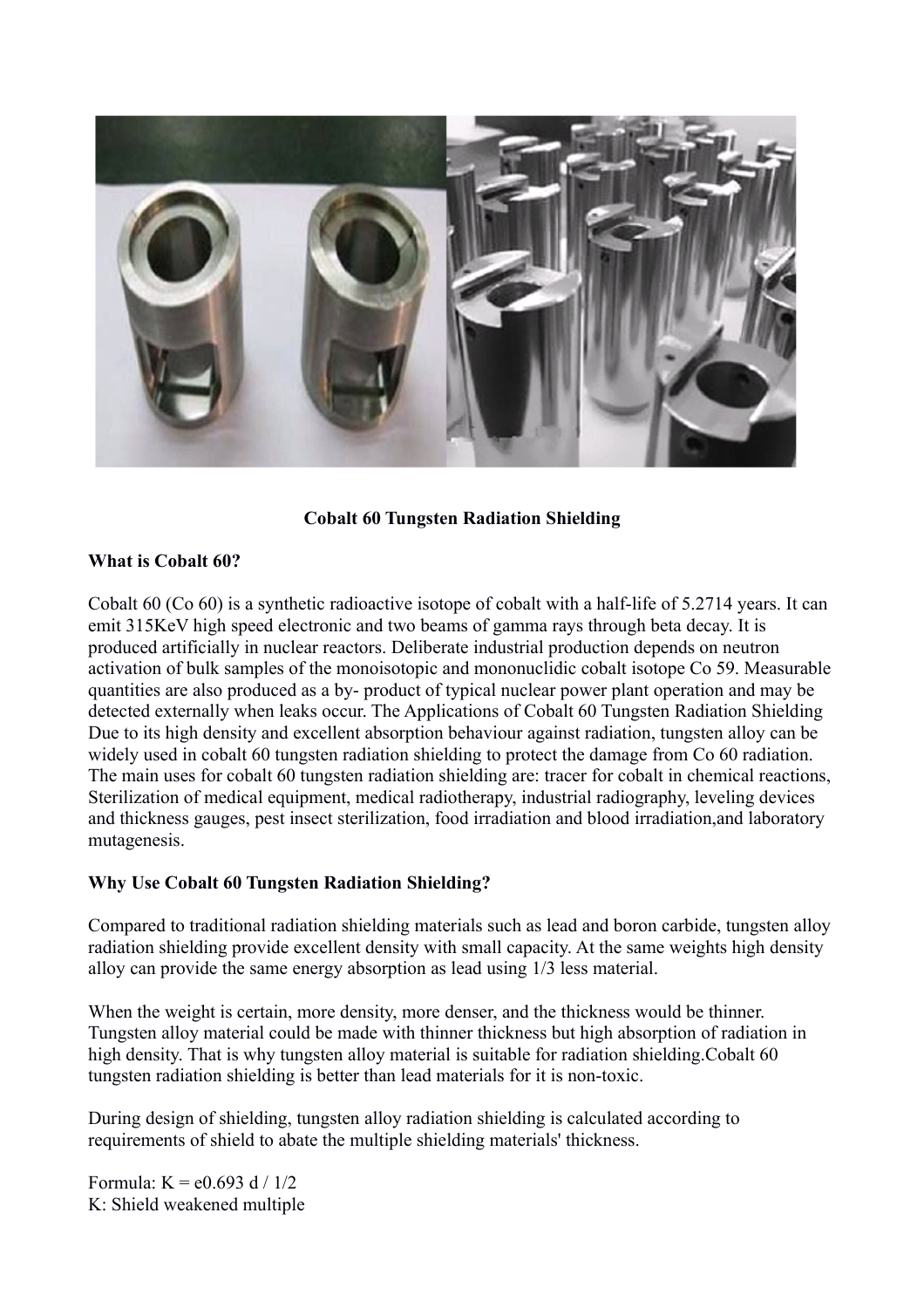1/2: The tungsten alloy radiation shielding material of the half-value layer values



 **Cesium 137 Tungsten Radiation Shielding**

# **What is Cesium 137?**

Cesium 137 (137 55Cs, Cs-137), Cesium 137, or radioactinium, is a radioactive isotope of cesium which is formed as one of the more common fission products by the nuclear fission of uranium-235 and other fissionable isotopes in nuclear reactors and nuclear weapons. It is among the most problematic of the short-to-medium-lifetime fission products because it easily moves and spreads in nature due to the high water solubility of cesium most common chemical compounds, which are salts.

# **The Applications of Cesium 137 Tungsten Radiation Shielding**

Due to its high density, excellent absorption behaviour against radiation and environmental friendly characteristics, tungsten alloy can be widely used to produce Cesium 137 tungsten radiation shielding.

Cesium 137 tungsten radiation shielding can be used as place containers of Cesium 137 radiation source, and used in industrial and medical fields.Cesium 137 tungsten radiation shielding can be applied for manufacturing industrial gamma radiation source: for density measurement, thickness measurement and radiation weighting, tobacco density measurement, logging and coal exploration and development, and so on. Cesium 137 tungsten radiation shielding also can be applied for gamma radiation sources in medical: cesium chloride injection can be used for cardiac scan, diagnosis of myocardial infarction and diseases. It also be can used in agricultural and biological applications: high activity of Cesium 137 sources for radiation breeding, storage of irradiated food, sterilization of medical devices. Cesium 137 tungsten radiation shielding can be used make isotopes battery and isotope heat source.

# **The Advantages of Cesium 137 Tungsten Radiation Shielding**

Compared to traditional radiation shielding materials such as lead and boron carbide, tungsten alloy radiation shielding provide excellent density with small capacity. At the same weights high density alloy can provide the same energy absorption as lead using 1/3 less material. When the weight is certain, more density, more denser, and the thickness would be thinner. Tungsten alloy material could be made with thinner thickness but high absorption of radiation in high density. That is why tungsten alloy material is suitable for radiation shielding.Cesium 137 tungsten radiation shielding is better than lead materials for it is non-toxic. During design of shielding, tungsten alloy radiation shielding is calculated according to requirements of shield to abate the multiple shielding